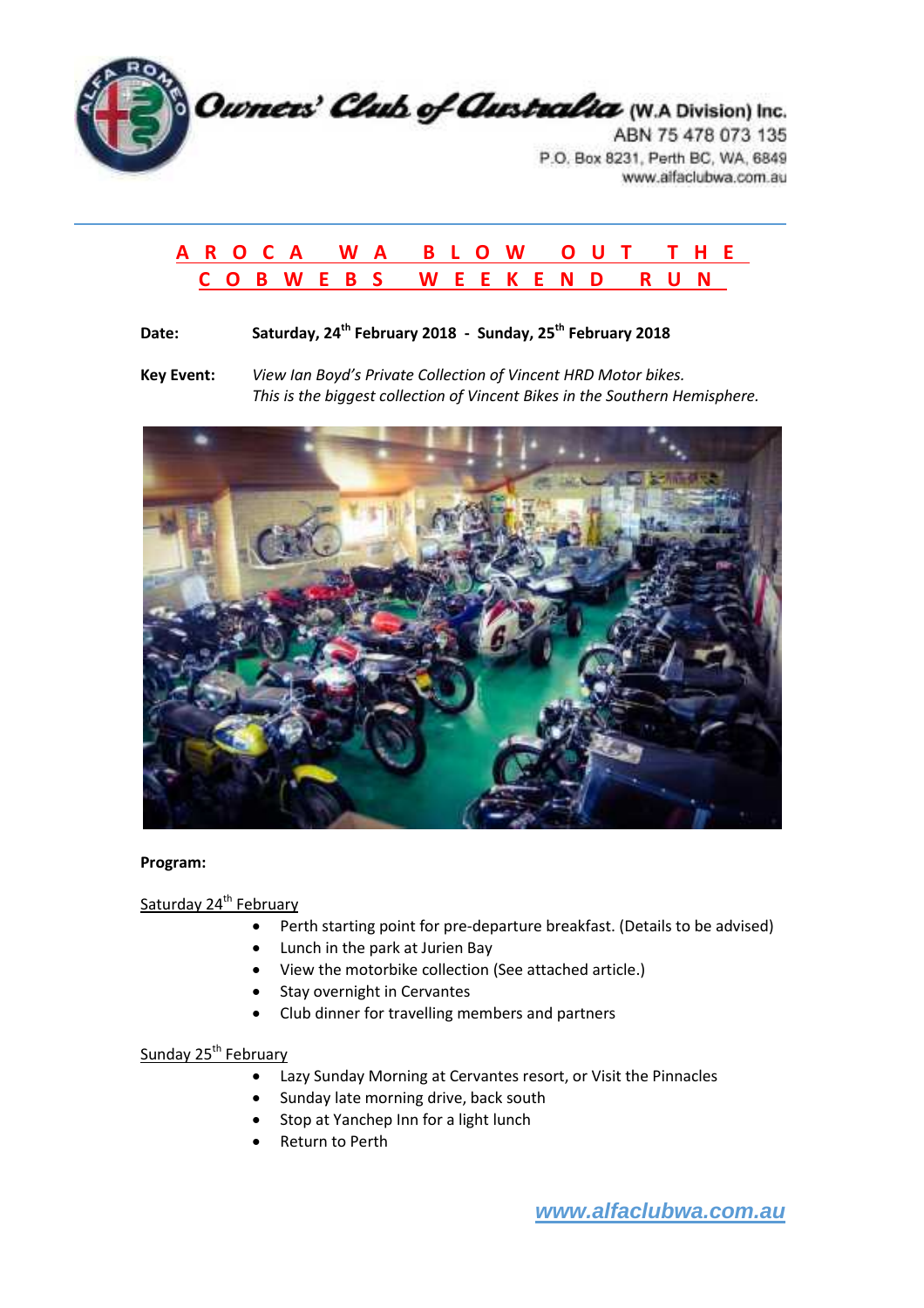

#### **Accommodation:**

There are several places to stay in Cervantes, but we suggest:

Cervantes Pinnacles Motel, 7 Aregon Street, Cervantes WA, 6511.

Tele: 08.9652.71454 Email: *reservations.pinnacles@bigpond.com*

Website:www.cervantespinnaclesmotel.com.au

#### **Dinner:**

Note that the Cervantes Pinnacles Motel is adjacent to the Cervantes resort where the club will hold a dinner on the Saturday night.





*Please advise Rod Quinn (email: rod@wtd.com.au) and/or Greg Smith (email: secretaryarocawa1@gmail.com) if you are intending to join this weekend trip.* 

*Also note that you should make your own accommodation booking for Saturday 24th February.*